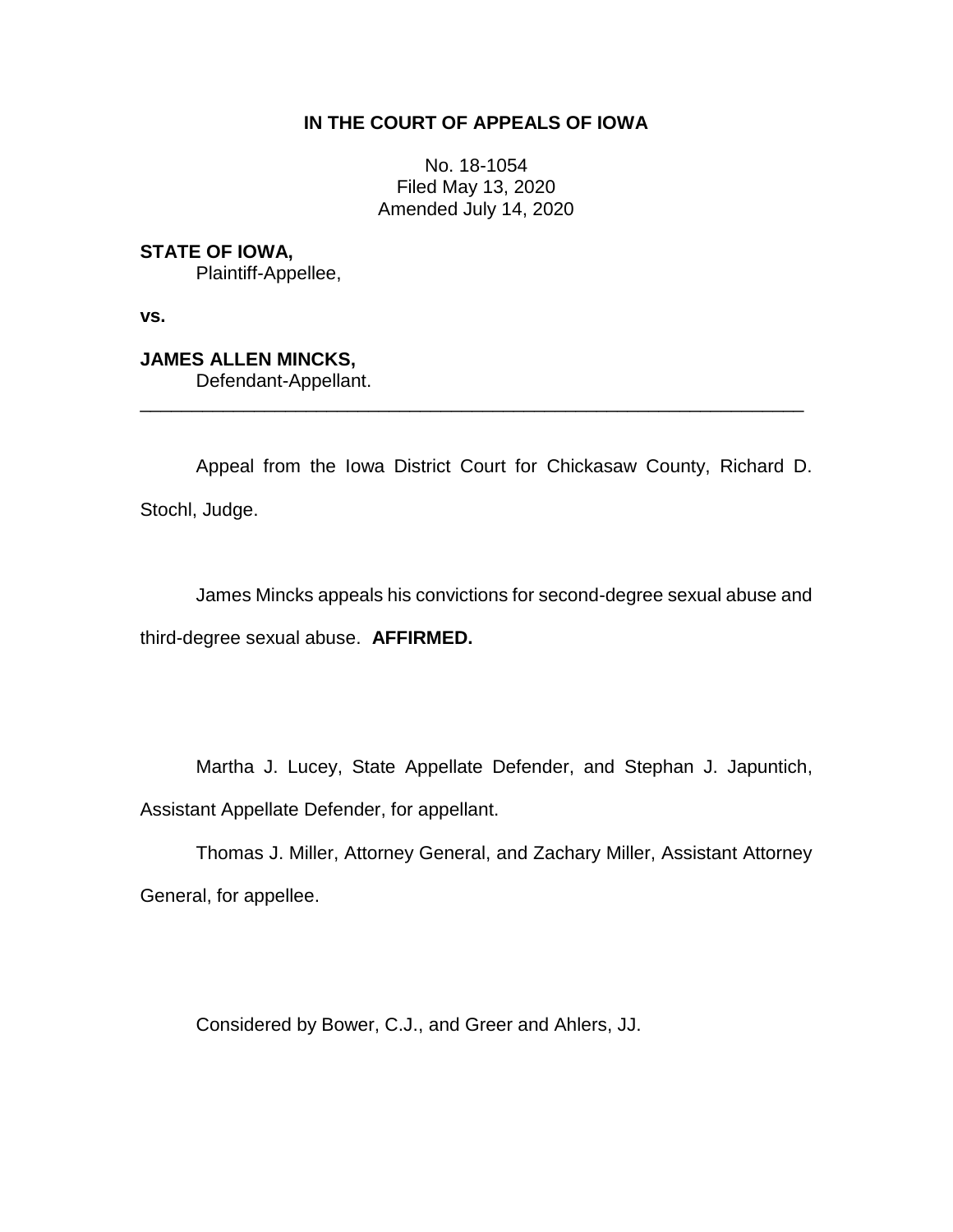### **BOWER, Chief Judge.**

James Mincks appeals his convictions for second-degree and third-degree sexual abuse. He asserts insufficient evidence supports his convictions, the court erred in admitting hearsay and vouching testimony, and trial counsel provided ineffective assistance. We find substantial evidence supports the verdicts and the court did not err or abuse its discretion in permitting testimony and affirm. We preserve one claim of ineffective assistance of counsel for potential postconviction relief and dismiss the other ineffective-assistance claims on the merits.

In March 2017, a twelve-year-old victim reported to school mental-health and guidance counselors Mincks had been sexually abusive for over a year. Mincks had recently moved out of the child's home when his relationship with the child's mother ended. The counselors—who were both mandatory reporters informed the department of human services (DHS), and an investigation was opened.

On May 3, Mincks was charged with one count each of first-degree, seconddegree, and third-degree sexual abuse. The State dismissed the first-degree count in early April 2018.

During the three-day trial in late April, the jury heard testimony for the State from the child, a mental-health counselor, a forensic interviewer with a child protection center (CPC), a school guidance counselor, a nurse practitioner who conducted a physical examination of the child, and the investigating officer. The defense presented testimony from the child's former mental-health counselor, the child's mother, and Mincks.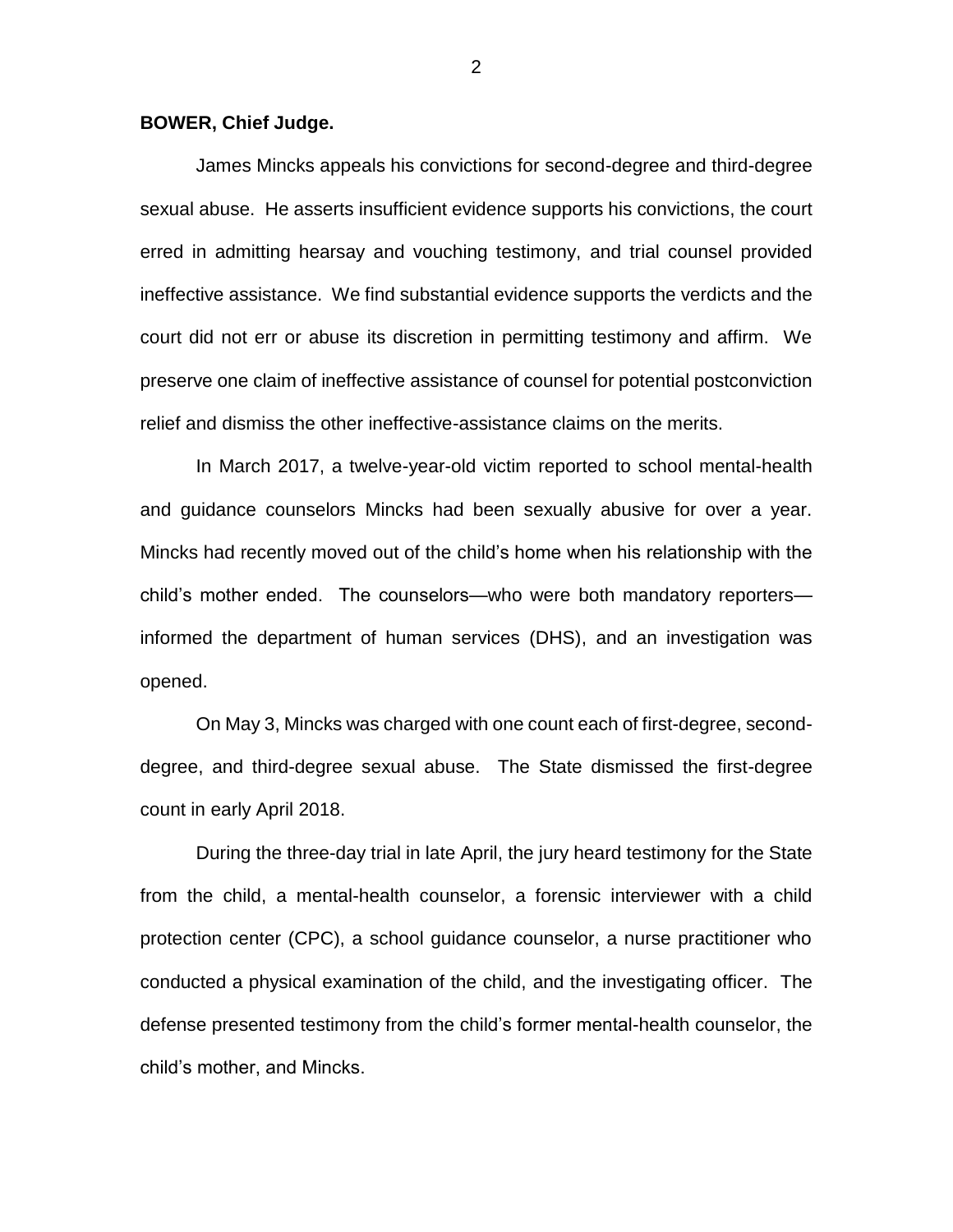On April 27, the jury convicted Mincks of one count of second-degree and one count of third-degree sexual abuse, in violation of Iowa Code sections 709.3(1)(b) and 709.4(1)(b) (2017), respectively.

Mincks appeals. He claims the evidence was not sufficient to sustain his convictions, the district court erred in admitting hearsay and vouching testimony, and his counsel provided ineffective assistance. We will lay out the facts below only as necessary.

#### **I. Standard of Review**

"Sufficiency of the evidence claims are reviewed for corrections of errors at law." *State v. Lilly*, 930 N.W.2d 293, 298 (Iowa 2019). "We review hearsay rulings for correction of errors at law and will reverse the admission of hearsay evidence as prejudicial unless the contrary is shown. We review all other evidentiary rulings for an abuse of discretion." *State v. Dudley*, 856 N.W.2d 668, 675 (Iowa 2014) (citation omitted). We review claims of ineffective assistance of counsel de novo. *State v. Macke*, 933 N.W.2d 226, 230 (Iowa 2019).

#### **II. Analysis**

**A. Sufficiency of the evidence.** "In making determinations regarding the sufficiency of the evidence, we 'view the evidence in the light most favorable to the State, regardless of whether it is contradicted, and every reasonable inference that may be deduced therefrom must be considered to supplement that evidence.'" *Lilly*, 930 N.W.2d at 298 (citation omitted). We will uphold the verdict if substantial evidence supports it, i.e., there is evidence sufficient to convince a rational jury the defendant is guilty beyond a reasonable doubt. *State v. Sanford*, 814 N.W.2d 611, 615 (Iowa 2012).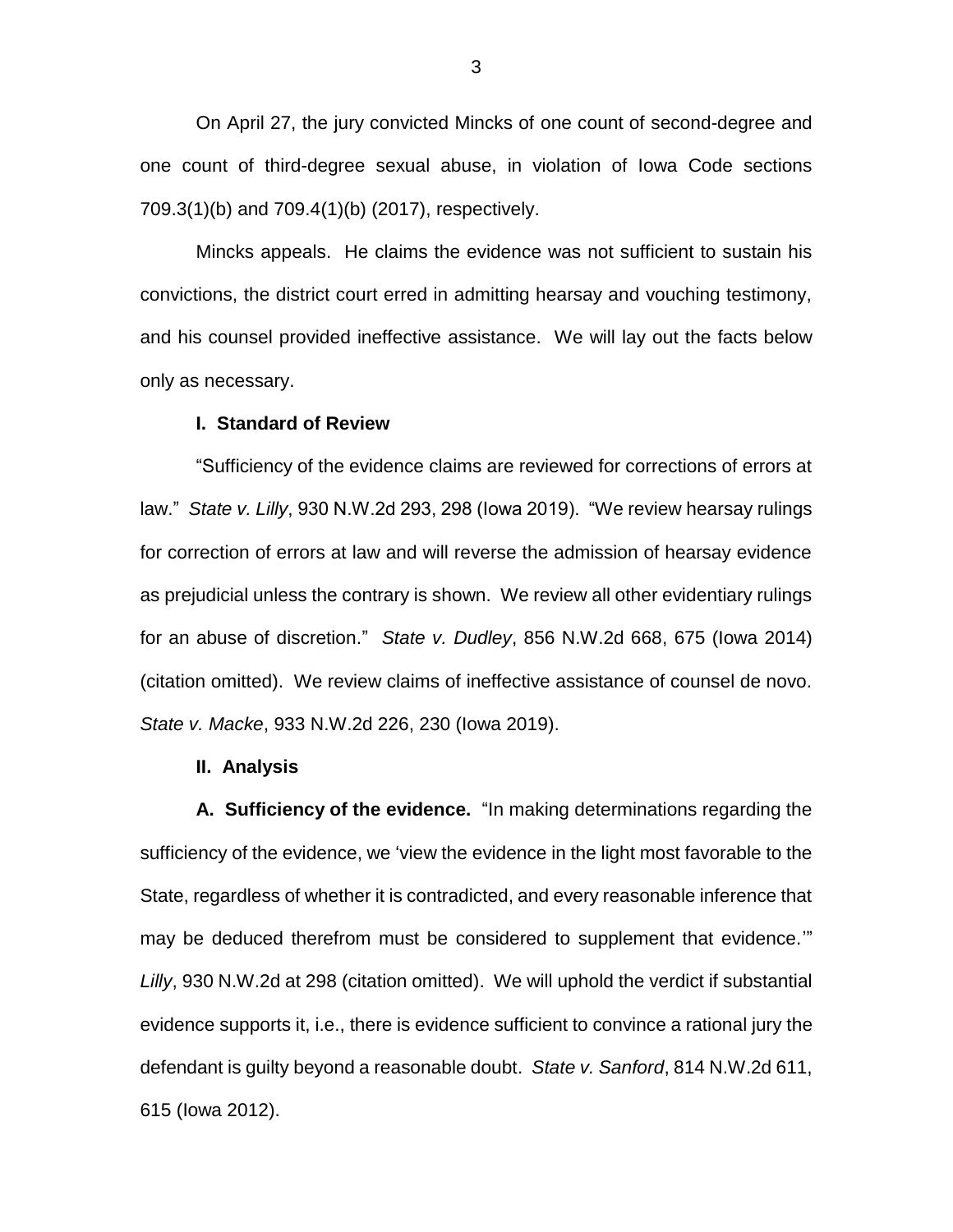Mincks claims inconsistencies in the child's testimony rendered the evidence insufficient to warrant conviction. Mincks points to contradictions between the child's trial testimony and both an earlier deposition and some of the mother's testimony. Mincks also alleges the investigating officer failed to interview those close to the child.

"In our system of justice, it is the jury's function to determine the credibility of a witness." *Dudley*, 856 N.W.2d at 677. It is for the jury to determine the effect of inconsistencies on the credibility of a witness. *State v. Romeo*, 542 N.W.2d 543, 549 (Iowa 1996). Discrepancies in testimony do not necessarily render a victim's testimony unbelievable. *State v. Laffey*, 600 N.W.2d 57, 60 (Iowa 1999).

Mincks had the opportunity to question the child and during crossexamination brought up discrepancies between the child's trial and deposition testimony. When questioning the investigating officer, Mincks rigorously questioned the officer regarding the investigation process, including corroboration, potential physical evidence, vagueness in the child's story, and who the officer had interviewed during the investigation. Although not required, Mincks brought his own witnesses to present evidence attempting to undermine the child's story.

The jury assessed the witnesses' testimony, determined the child's testimony reliable, and found Mincks guilty. Viewing the evidence in the light most favorable to the State, we conclude substantial evidence supports the jury's verdict.

**B. Hearsay.** Mincks claims the district court erred by allowing hearsay testimony from the child's mental-health counselor and the forensic interviewer. The district court ruled the statements admissible under an exception to the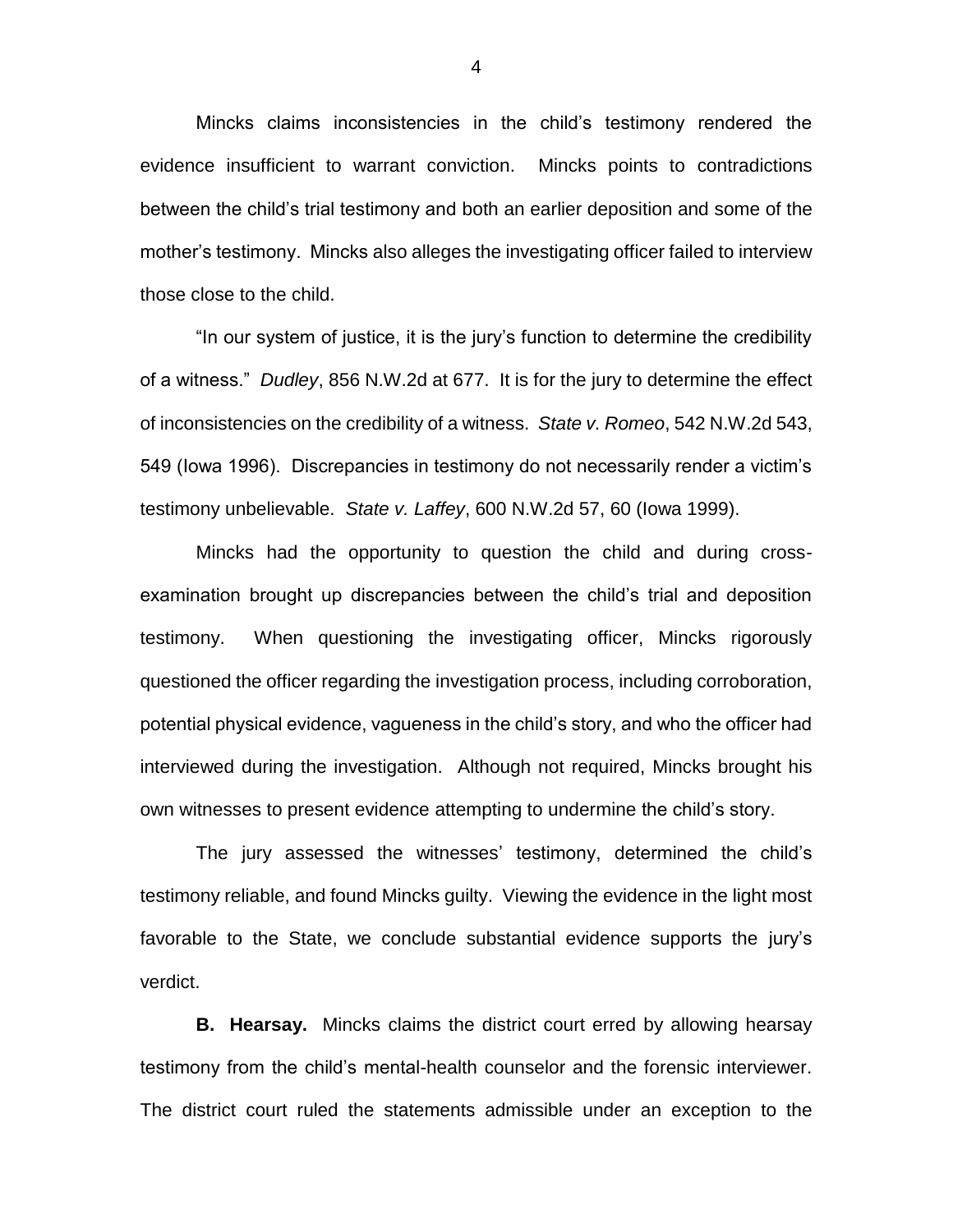hearsay rule. *See* Iowa R. Evid. 5.803(4) (granting an exception for a statement that is "made for—and is reasonably pertinent to—medical diagnosis or treatment" and "[d]escribes medical history, past or present symptoms or sensations, or the inception or general cause of symptoms or sensations"). Mincks claims mental-health counselor's testimony about the initial abuse discussion with the child was forensic in nature, not diagnostic in purpose.

The admission of hearsay under Iowa Rule of Evidence 5.803(4) requires a showing the child made the statement for treatment purposes and the information is of a type reasonably relied on for treatment or diagnosis. *See State v. Walker*, 935 N.W.2d 874, 879 (Iowa 2019). The State must establish the testimony comes within the exception to the rule. *Id.*

The child went to see the mental-health counselor for treatment, and there is no evidence the child went to the counselor to create evidence. *See id.* at 880. The State asked if the counselor relied on the statements "for purposes of continuing medical diagnosis and treatment," and the counselor replied, "Yes." The discussion between the counselor and the child led to more than a year of mental-health treatment with the counselor. The statements from the child to the mental-health counselor clearly fall within the rule 5.803(4) exception: what the child told the counselor was for purposes of treatment, and the allegations of abuse and identity of the perpetrator were highly relevant to treating the child's mental health. The court did not err in allowing the counselor's testimony at trial.

Mincks next objected to an excerpt of the child's forensic interview, asserting the statements were part of the criminal investigation, not for diagnostic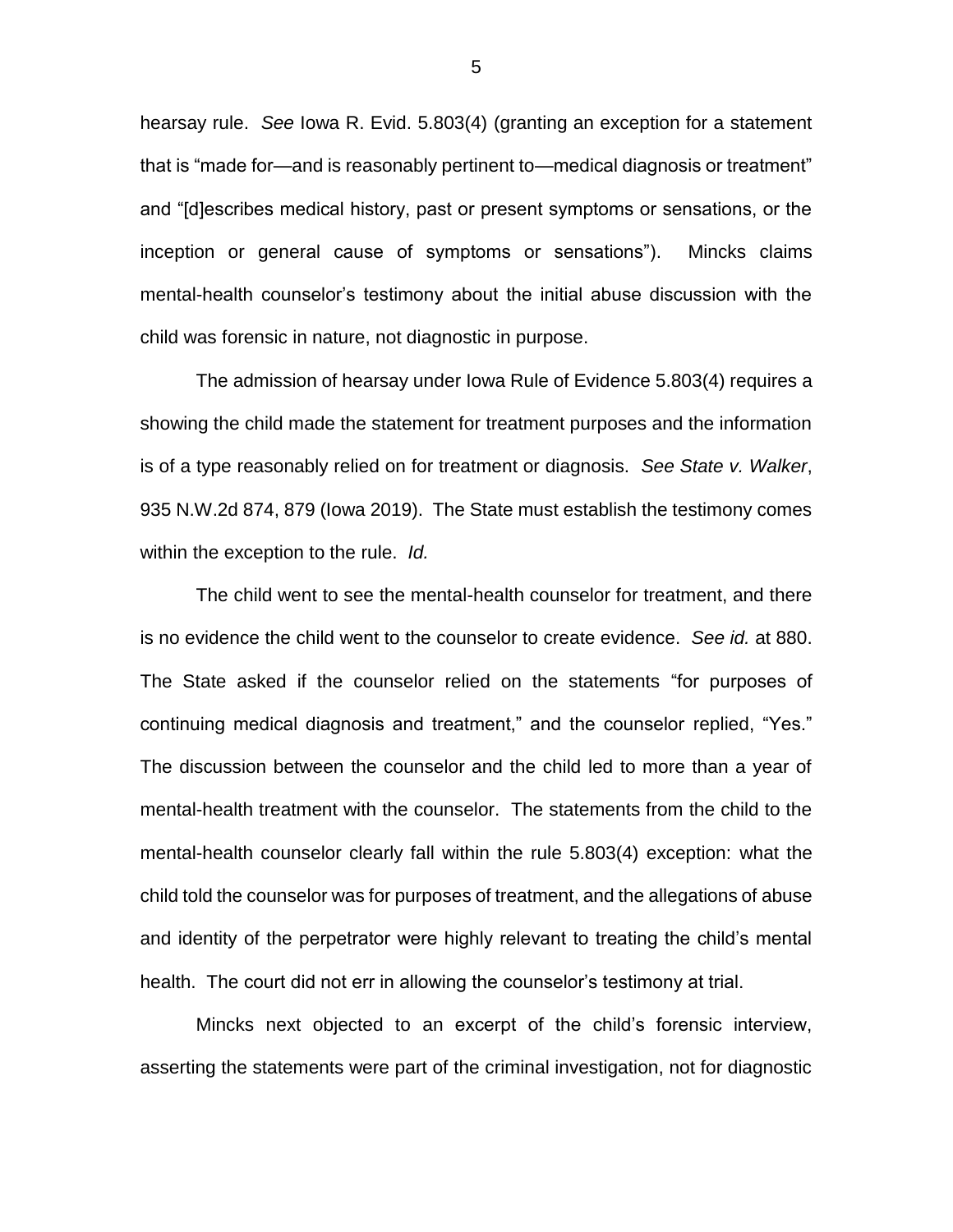or treatment purposes.<sup>1</sup> However, the State offered the interview excerpt under the residual hearsay exception of rule 5.807 and as a prior consistent statement under rule 5.801(d)(1)(B). On appeal, Mincks does not contest the video's admissibility on the grounds under which it was offered and admitted. The court did not err in admitting the video.

**C. Vouching.**"Expert testimony in child sexual abuse cases can be very beneficial to assist the jury in understanding some of the seemingly unusual behavior child victims tend to display." *Dudley*, 856 N.W.2d at 675. "Experts may express general opinions but may not directly comment on the veracity of the child victim." *State v. Leedom*, 938 N.W.2d 177, 192 (Iowa 2020). "[T]here is a very thin line between testimony that assists the jury in reaching its verdict and testimony that conveys to the jury that the child's out-of-court statements and testimony are credible." *Dudley*, 856 N.W.2d at 677.

An expert witness who is allowed to testify "a child's physical manifestations or symptoms are consistent with sexual abuse trauma" is essentially telling the jury the child's symptoms means a sexual-abuse trauma occurred and the child must be telling the truth. *Id.* This kind of testimony crosses the line into impermissible vouching. *Id.* at 677–78. However, the child's statements are consistent throughout an interview do not "cross[] the line" and "[t]he jury is entitled to use this information to determine the victim's credibility." *Id.* at 678.

Mincks challenges statements from the mental-health counselor, schoolguidance counselor, forensic interviewer, and investigating officer as

 $\overline{a}$ 

<sup>&</sup>lt;sup>1</sup> The excerpt included five minutes of the 108 minute interview during which the child described the first alleged incident of abuse.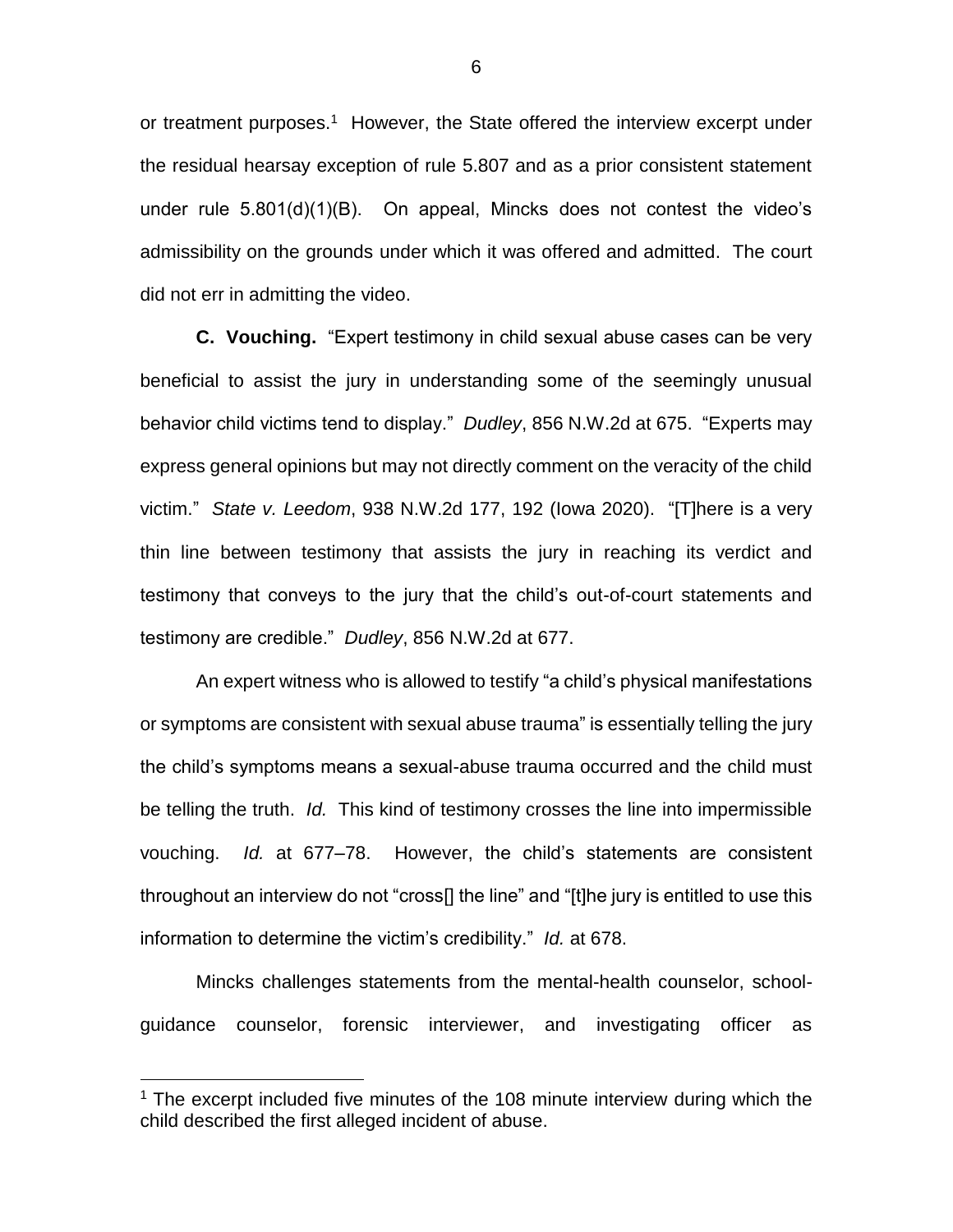impermissible vouching. These statements complained of include descriptions of the child's demeanor when telling what happened, that the child had not recanted their story, had remained consistent in disclosures, and that the child's story was consistent among interviewers.

From Mincks's cross-examination of the child, it was clear a defense strategy was attacking the victim's consistency and credibility. Under the circumstances, the later witness statements regarding the consistency of the victim's story do not cross the line, and the jury was entitled to use the information in its credibility determinations. The court did not abuse its discretion in allowing the statements.

**D.** Ineffective assistance of counsel. Finally, Mincks claims counsel provided ineffective assistance by failing to object to additional hearsay and vouching claims, withdrawing rule 5.412 motions, and failing to object to an exhibit and a jury instruction. $2$ 

"To establish a claim of ineffective assistance of counsel, the defendant must prove by a preponderance of the evidence: (1) that trial counsel failed to perform an essential duty, and (2) that prejudice resulted from this failure." *State v. Fountain*, 786 N.W.2d 260, 265–66 (Iowa 2010). If the defendant is unable to prove either element, the claim fails. *Id.* at 266. "In analyzing the first prong of the test, we presume counsel acted competently." *State v. Cromer*, 765 N.W.2d 1, 7–

 $\overline{a}$ 

<sup>&</sup>lt;sup>2</sup> Iowa Code section 814.7 was recently amended to prohibit consideration of ineffective-assistance claims on direct appeal. *See* Iowa Code § 814.7 (2020). In *Macke*, however, our supreme court held these amendments "apply only prospectively and do not apply to cases pending on July 1, 2019." 933 N.W.2d at 235. Because this appeal was pending on July 1, 2019, we may consider Mincks's ineffective-assistance claims on direct appeal if the record is sufficient. *See id.*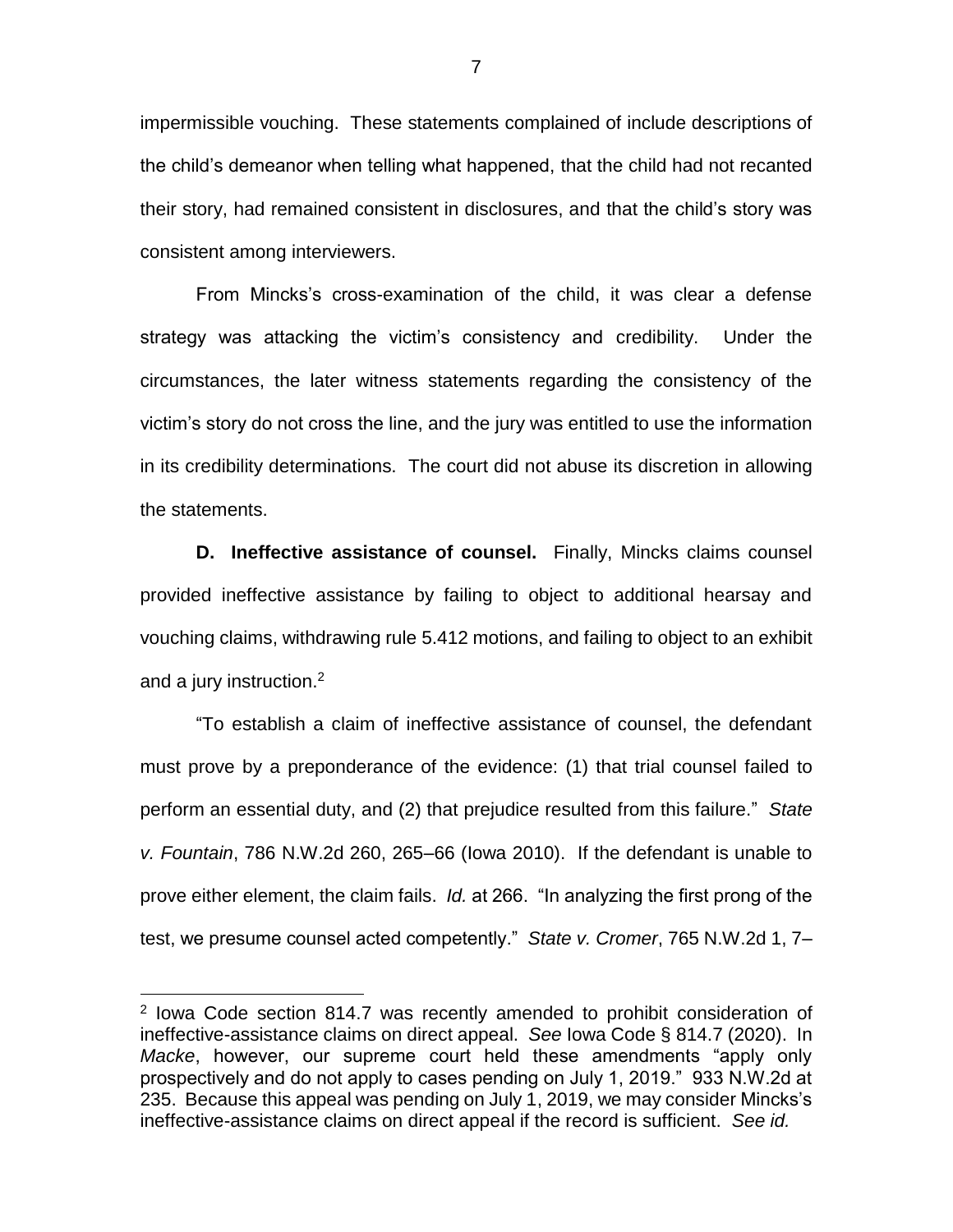8 (Iowa 2009). "Counsel has no duty to raise an issue that has no merit." *Fountain*, 786 N.W.2d at 263.

*1. Vouching.* Mincks claims the mental-health counselor's testimony about reporting the child's allegations to DHS constituted vouching and counsel should have objected. Immediately after the counselor testified to calling DHS after the child's disclosures, the State immediately clarified the mental-health counselor was a mandatory reporter. Additional trial testimony informed the jury that mandatory reporters have a legal obligation to report abuse allegations to DHS. *See* Iowa Code § 232.69 (designating mandatory reporters of child abuse).

We recognize our supreme court has found that the following statement in an expert report—"This examiner agrees this disclosure is significant and that an investigation is clearly warranted"—impermissibly vouched for a victim's credibility. *State v. Brown*, 856 N.W.2d 685, 688–89 (Iowa 2014). However, this situation is different. The counselor did not voice an opinion on the veracity of the disclosure or the need for investigation—the counselor followed through on her mandatory reporting obligations. Because the jury was informed mandatory reporters were required to report allegations of abuse to DHS and that the mental-health counselor was a mandatory reporter, the mental-health counselor's testimony of reporting the allegations to DHS did not constitute impermissible vouching.

Because the testimony did not constitute vouching, counsel had no duty to object to it. Therefore, this claim of ineffective assistance of counsel fails.

*2. Hearsay.* Mincks asserts counsel should have objected to two additional instances of hearsay. First, he objects to statements by the nurse practitioner that conducted the physical examination of the child at the CPC, claiming the State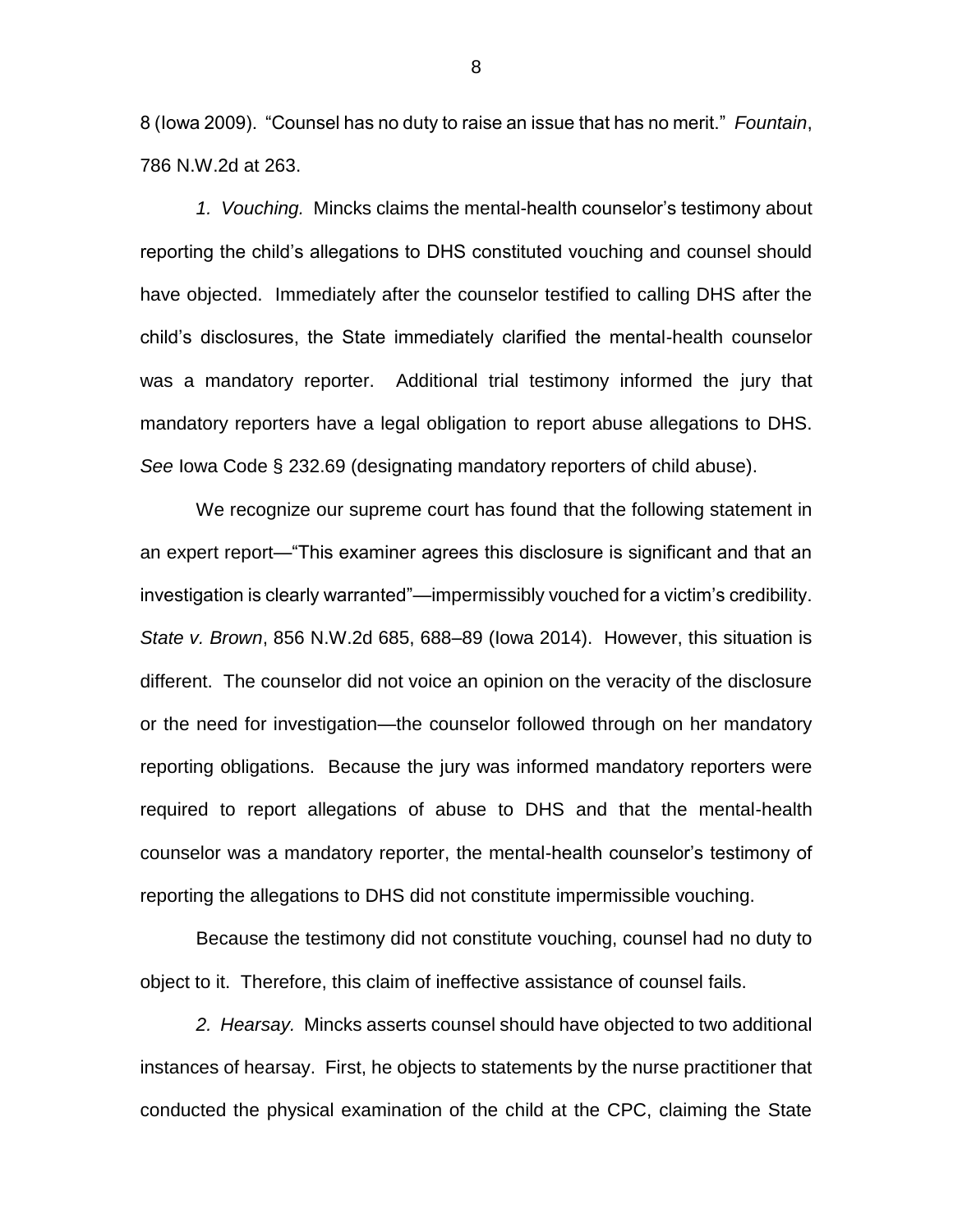failed to establish sufficient foundation for the statements to be considered for medical diagnosis. Mincks also claims counsel should have objected to the forensic interviewer's testimony indicating the child's interview statements were consistent with what the mother, DHS, and law enforcement had told her of the child's allegations as hearsay within hearsay.

While erroneous admission of hearsay is presumed prejudicial unless otherwise established, "we will not find prejudice if the admitted hearsay is merely cumulative." *State v. Hildreth*, 582 N.W.2d 167, 170 (Iowa 1998). Any nonmedical information in the nurse practitioner's testimony was contained in the child's testimony or the counselors' testimony. Therefore the nurse practitioner's testimony was merely cumulative and therefore not prejudicial. *See id.*

Mincks's other hearsay claim is that the forensic interviewer's testimony included a hearsay-within-hearsay statement. The pertinent testimony is:

Q. Now, you had met with mother, DHS, law enforcement prior to speaking with [the child]; correct? A. Yes.

Q. Based on the information that [the child] provided during [the] interview, did the information that [the child gave] you appear consistent with what you would have been previously told [the child] had disclosed?

. . . . A. Yes.

The forensic interviewer did not say what information the mother, DHS, and law enforcement provided, so there is no statement for us to evaluate for double hearsay. *See* Iowa R. Evid. 5.805 (allowing hearsay within hearsay "if each part of the combined statements conforms with an exception to the rule"). In addition, the mother and law enforcement both testified, making any potential hearsay merely cumulative and therefore not prejudicial.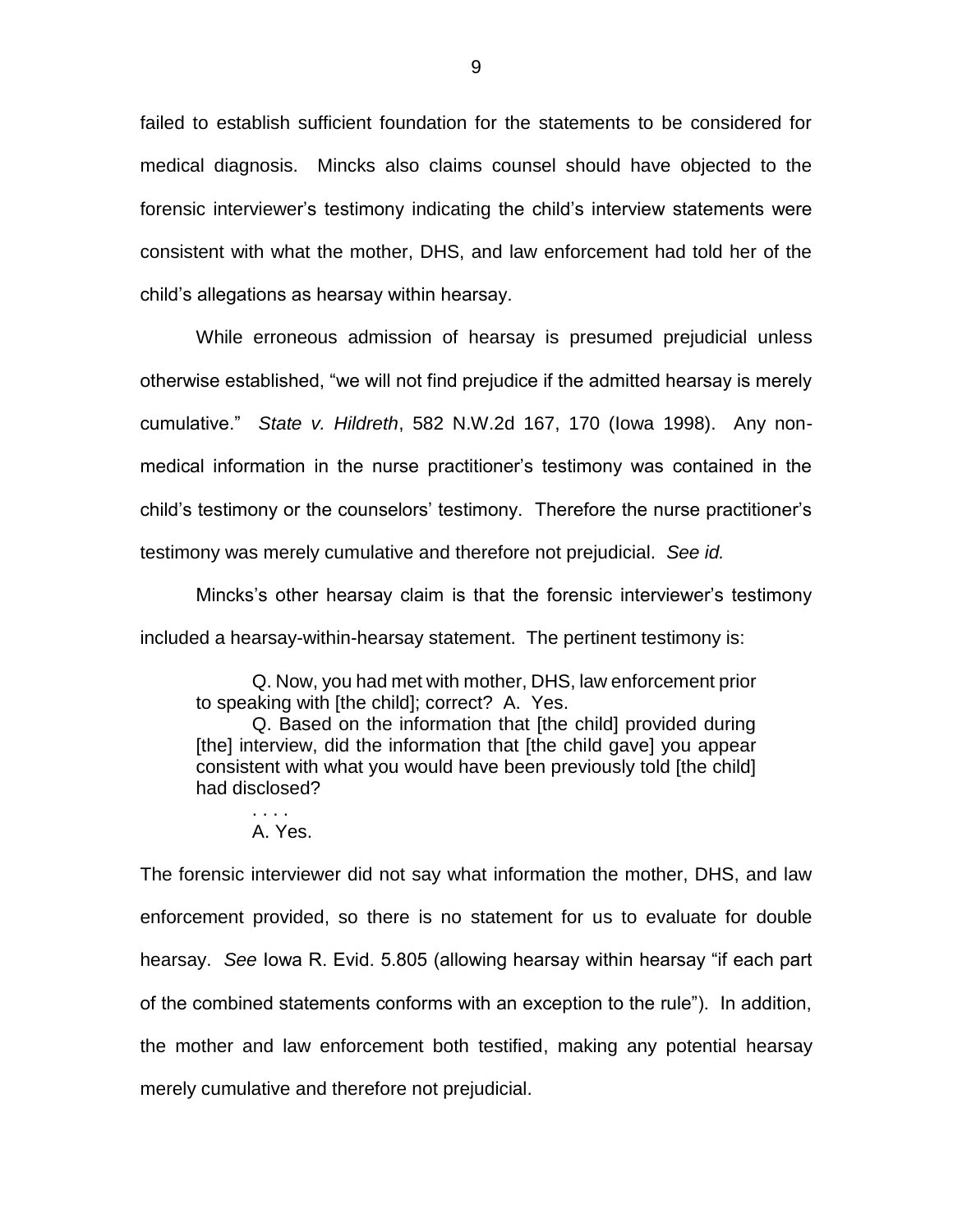Because Mincks has failed to establish prejudice, his claims of ineffective assistance relating to these hearsay objections fail.

*3. Rule 5.412 motions.* Two weeks before trial, counsel filed two motions seeking to offer evidence the child made prior false accusations of sexual abuse under rule 5.412. Counsel withdrew the motions before trial, stating at the pretrial hearing,

[A]fter careful examination of the evidence available to us, after a careful review of strategy, and in our judgment the probative value of what we were proposing did not sufficiently weigh for us to pursue that. The difficulty of calling past social workers and people from out of state and the like outweighed the likelihood of success.

The court consulted with Mincks, who agreed he had consulted with counsel and agreed in the decision.

On appeal, Mincks asserts "there exists no conceivable strategy for failing to present the evidence in question to the jury." This record is devoid of counsel's thought process and reasoning. "Postconviction proceedings are often necessary to discern the difference between improvident trial strategy and ineffective assistance." *Fountain*, 786 N.W.2d at 267. Because we do not have the full record to evaluate this claim, we preserve it for possible postconviction relief.

*4. Video exhibit.* The State offered as rebuttal evidence a five-minute video excerpt of the child's forensic interview.<sup>3</sup> Defense counsel objected based on hearsay and improper rebuttal, and the court overruled the objections. Mincks asserts counsel should have also argued that the prejudicial effect outweighed the

 $\overline{a}$ 

 $3$  Counsel had cross-examined the child regarding when and at what age the alleged incidents of abuse occurred, using the child's answers during a deposition taken in June 2017.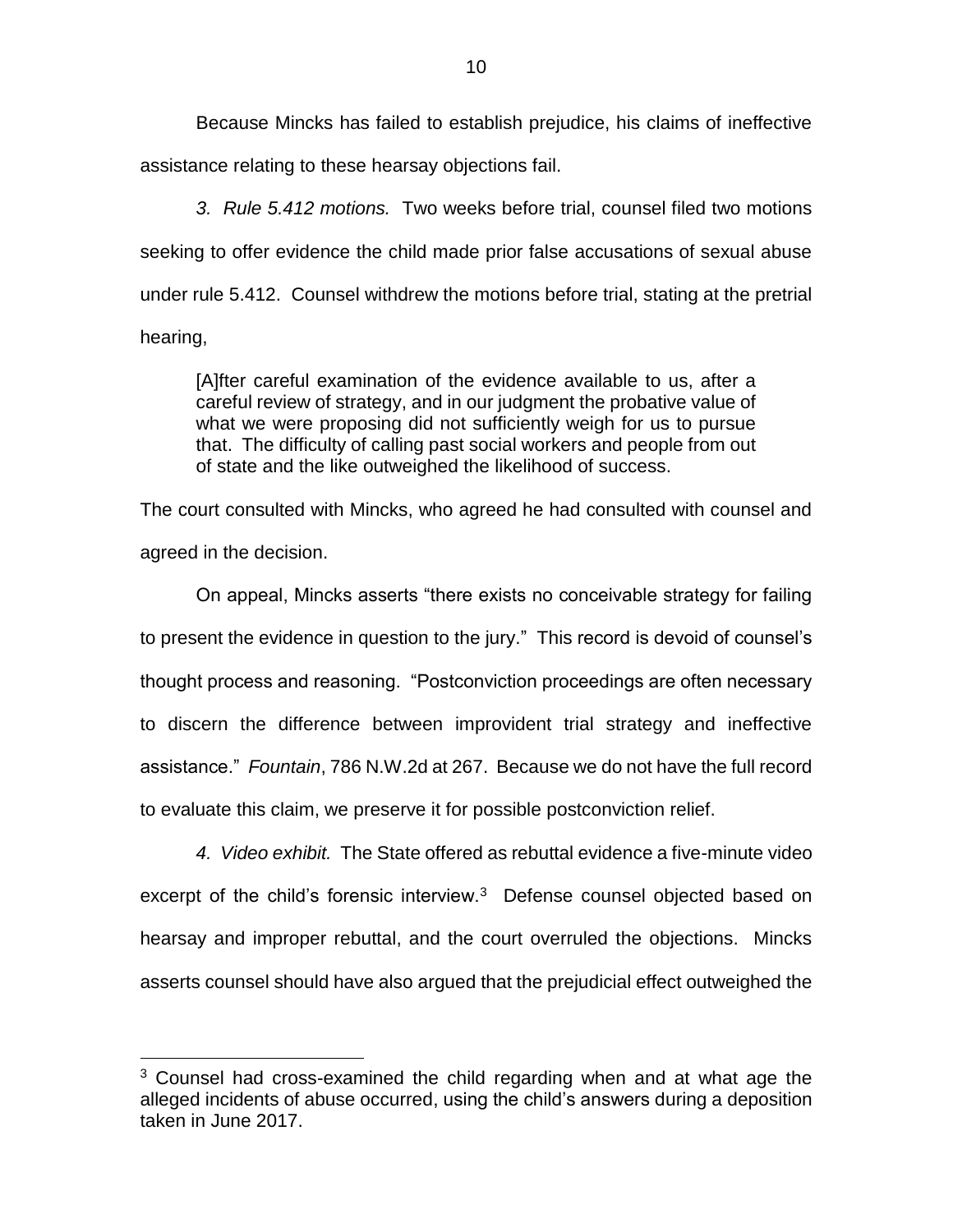probative value and was cumulative to the child's testimony. He further claims counsel should have requested that an interrogatory be submitted to the jury asking if the video evidence supported the jury's verdict.

After reviewing the proposed exhibit, the court overruled other objections to the admittance of the video excerpt. When admitting it, the court stated, "The videotape clarifies a consistency. I find it to be the most reliable evidence versus allowing the witness who was on the stand yesterday to simply state [their] recollection of what was said." The court noted the defense strategy of showing the child's allegations were inconsistent and possibly coached. The court's reasoning indicates it found the video excerpt more probative than recalling the victim to testify further. *See State v. Veverka*, 938 N.W.2d 197, 203–04 (Iowa 2020) (examining the admissibility of a forensic interview under the residual exception to the rule against hearsay). We have no reason to believe the court would have sustained an additional objection as to the prejudicial effect outweighing the probative nature of the evidence. Additionally, the child had testified to the information included in the video. The video was cumulative evidence, and Mincks has not established he was prejudiced by counsel's failure to lodge an additional objection.

*5. Jury instruction.* Mincks's final claim is counsel should have objected to a jury instruction concerning his out-of-court statements. The instruction provided: "Evidence has been offered to show that the defendant made statements at an earlier time and place. If you find any of the statements were made, then you may consider them as part of the evidence, just as if they had been made at this trial." Mincks claims this instruction is a misstatement of the law, contending the jury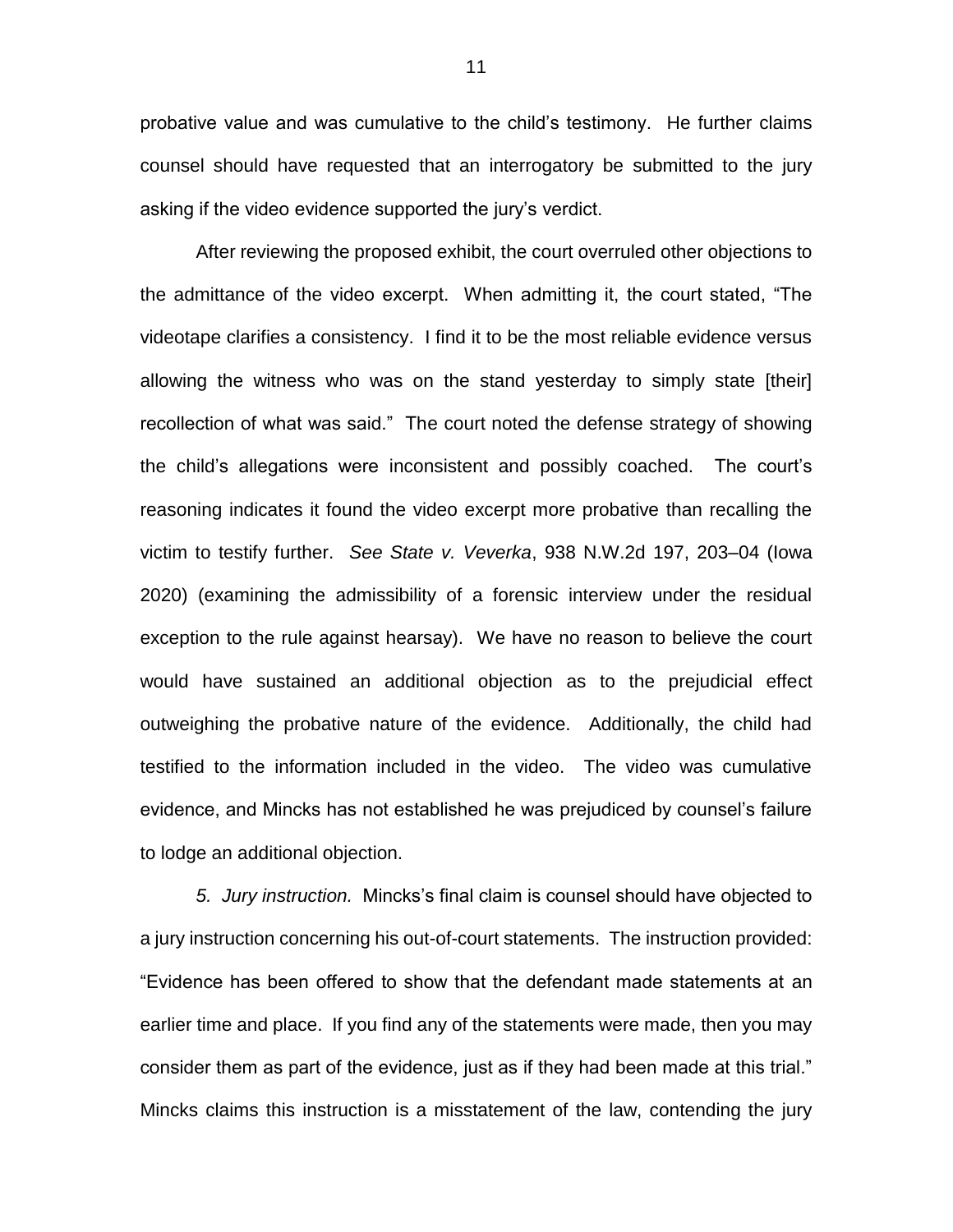should have been free to determine the weight and reliability of the statements rather than the direction to treat them as if made during trial. Mincks cites recent dissents from this court supporting his view.

This court has rejected similar claims in the past, finding the instruction to be a correct statement of law. *See State v. Chrzan*, No. 18-1327, 2019 WL 5067174, at \*3 (Iowa Ct. App. Oct. 9. 2019) (collecting cases). As Mincks argues, this determination has not been without disagreement. *See State v. Payne*, No. 16-1672, 2018 WL 1182624, at \*11–12 (Iowa Ct. App. Mar. 7, 2018) (Tabor, J., dissenting) (asserting the instruction is an incorrect statement of law). We note that the language challenged in this case no longer appears in the model instruction, but that change occurred after Mincks's trial.<sup>4</sup>

Regardless of the recent change to the instruction, the question presented is whether counsel was ineffective in failing to object. At the time of Mincks's trial the controlling precedent established the instruction was a correct statement of law. Because the instruction was a correct statement of the law, counsel had no

 $\overline{a}$ 

. . . .

<sup>4</sup> Iowa Criminal Jury Instruction 200.44, which the complained-of jury instruction is based upon, was revised in June 2018. The model instruction now states:

**<sup>200.44</sup> Statements By The Defendant.** Evidence has been offered to show that the defendant made statements at an earlier time and place.

If you find any of the statements were made, then you may consider them as part of the evidence.

<sup>\*</sup>You may also use these statements to help you decide if you believe the defendant. You may disregard all or any part of the defendant's testimony if you find the statements were made and were inconsistent with the defendant's testimony given at trial, but you are not required to do so. Do not disregard the defendant's testimony if other evidence you believe supports it or you believe it for any other reason.

<sup>\*</sup>The last paragraph should be used only if the defendant testifies.